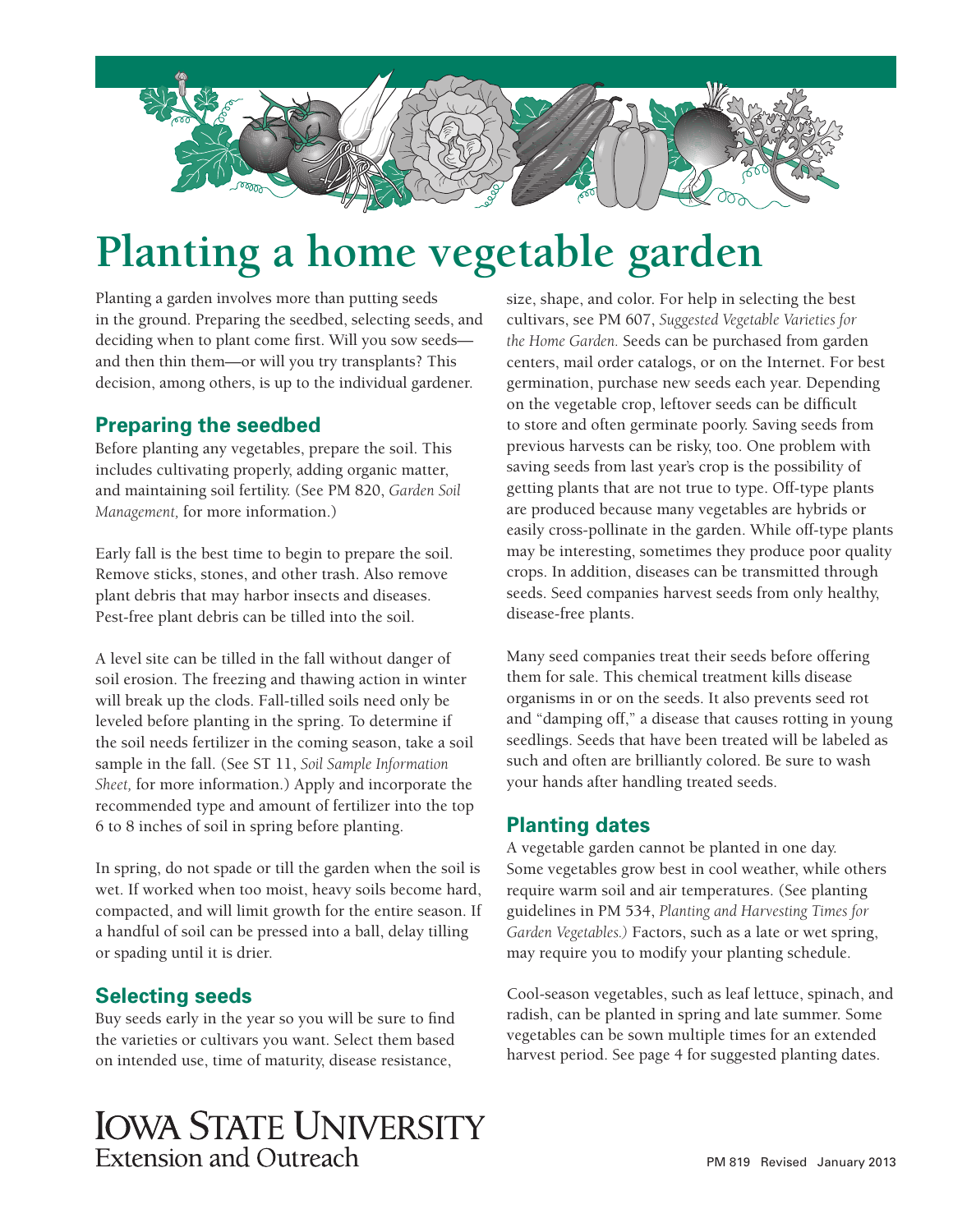## **Using vertical space**

Many vegetables, including peas, pole beans, squash, cucumbers, gourds, and melons will naturally climb a support and grow up rather than out, leaving more ground space for other crops. Support structures include trellises, twine, tepees made from poles, chicken wire, or a chain-link fence. Tomatoes also can be trained to grow upright in wire cages or tied to stakes.

#### **Sowing seeds**

When planting, sow seeds generously to allow for seeds that fail to sprout and for seedlings that die. When sowing, you can scatter the seeds or plant them in furrows or hills.

As a general rule, plant a seed to a depth of not more than three to four times its thickness. If planted too deeply, the seeds may germinate but die before reaching the surface. If planted too shallowly, wind or rain may blow or wash the seeds away before they sprout. In sandy or lighter soils, plant a little deeper.

Sow seeds slightly deeper when planting in summer for a fall crop. The soil dries out quickly in summer. Planting slightly deeper in summer should improve germination rates. A light mulch over the newly planted row helps conserve moisture.

For a large garden, you may want to consider using a "hand push" seeder that spaces the seeds at the correct distance.

Straight-row furrows—Planting in straight rows has some advantages over other planting methods. It makes cultivation, insect control, and harvesting easier. However, straight-row furrows are not the most efficient use of limited garden space.

To plant a straight-row furrow, first stretch a taut cord between stakes at each end of the row. A 1½- to 2-inchdeep furrow can be made with a hoe blade for large seeds, such as beans and corn. The handle of the hoe can be used to make a  $\frac{1}{4}$ - to  $\frac{1}{2}$ -inch shallow furrow for lettuce, carrots, beets, onions, and other small-seeded crops.



Wide-row planting—Scattering seeds across a wide row produces greater yields of small vegetables from a given space. More efficient use of sunlight, space, and soil nutrients is achieved. Seeds of carrot, beet, radish, leaf lettuce, snap beans, and onion plants are planted in a 4- to 24-inch-wide band, rather than in single rows. Scatter sowing ususally requires less thinning. However, more time will be necessary to hand weed wide-row plantings.



Square-foot gardening—Like wide-row planting, this method requires extra hand weeding, but it is a very efficient use of garden space. Instead of planting in rows, the garden is divided into squares that are 1 foot by 1 foot. The number of plants placed in each square depends on the vegetable crop, how big the plant gets, and how far apart they should be planted in order to develop properly. For example, bush beans require about 4 inches between plants, thus 9 plants will fill one square foot. Sixteen onions, spaced 3 inches apart, can be planted in one square foot. If you have a family-sized garden, it may be easier to plant four or more squares as a "block" of a particular crop.



Hill planting—This is a commonly used planting method for vine crops, such as squash, melons, and cucumbers. Hills let the roots range out from the central growing point, thus obtaining more soil nutrients and water. Plant 4 to 5 seeds in a 6- to 8-inch circle. Later, thin the hill to 3 plants. Leave space between hills as recommended on the packet. Raised mound plantings are not recommended because the soil dries out much more quickly than level plantings. As a result, seeds may germinate poorly in raised mounds.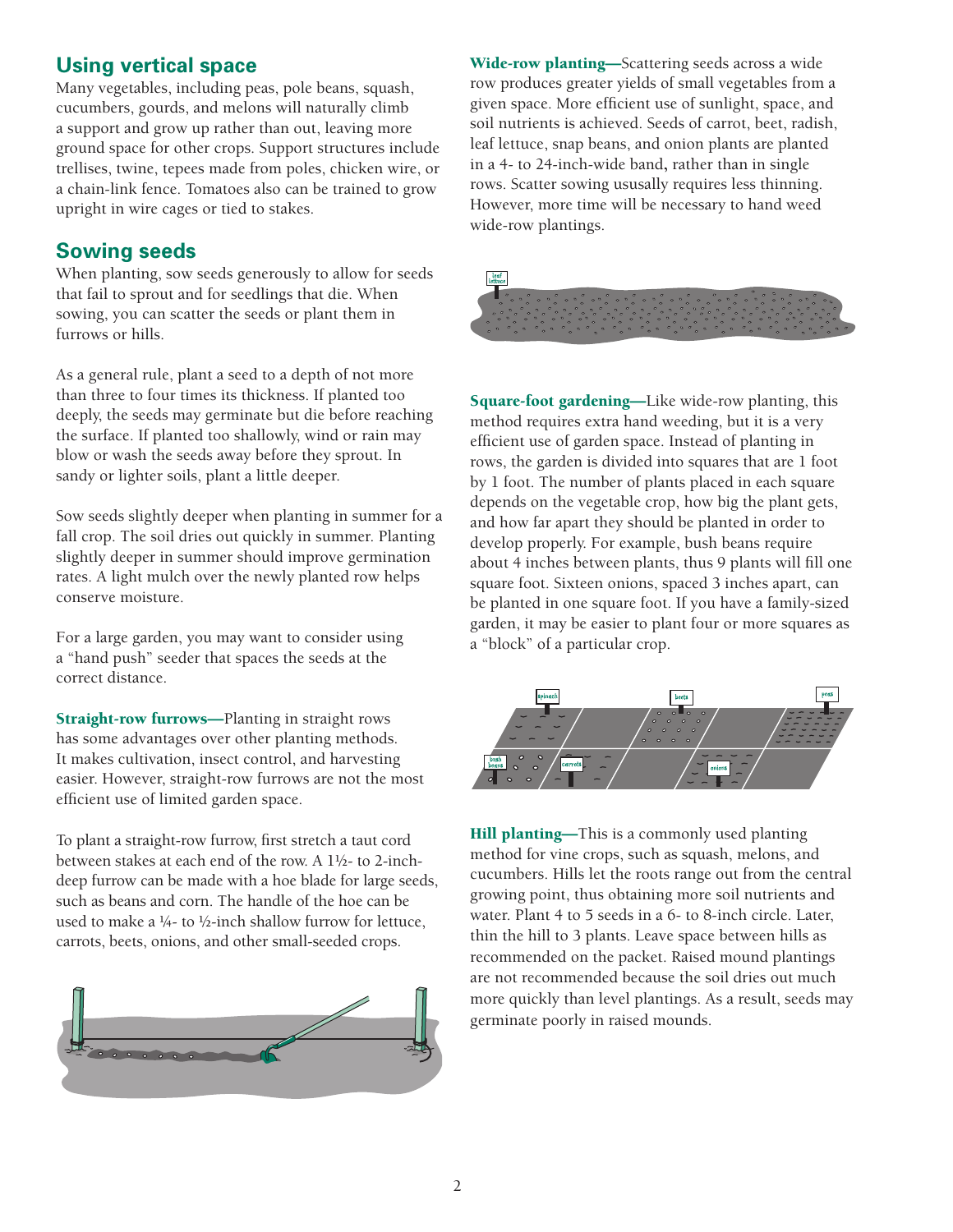

## **Thinning the seedlings**

"Thick and thin" is the way to sow seeds. Plant seeds twice as close as the desired plant spacing, referring to page 4. After germination, pull out the extras to provide growing space for the remaining plants. Remove the surplus seedlings while they are small and before they compete with the others for light, air, and water.

Thin root crops before their taproots become fleshy. When vegetables grow too close together, plants are stunted, root crops become distorted, and vine crops grow poorly due to self-shading.



## **Transplants —buy or grow them yourself**

Many vegetables, such as tomatoes, eggplant, peppers, and cabbage, are set out as transplants rather than direct seeded into the garden.

Some individuals choose to grow their own transplants. This allows the gardener to select specific cultivars. In addition, many gardeners get personal satisfaction from germinating and growing their own transplants. For more information on starting transplants, see PM 874, *Starting Garden Transplants at Home.*

Other gardeners prefer to purchase plants from garden centers and greenhouses. Be selective when buying transplants. Dark green, stocky plants are superior to yellow, spindly ones.

"Hardening" transplants—Plants started indoors or purchased at a greenhouse should be "hardened" or acclimated to the outdoors before being transplanted

to the garden. About 7 to 10 days before planting, set the transplants in a shady, protected outdoor location. Gradually expose the plants to longer periods of sun over several days. Also, allow the plants to dry slightly between waterings during the hardening period.

Hardening young seedlings increases their food reserves, reduces the severity of transplant shock, and increases the chance of survival in the garden.

Setting transplants into the garden—The main goal in transplanting is to avoid root disturbance as much as possible. Little damage occurs with biodegradable pots like peat pots, but such containers must be planted below the soil surface. Any portion of the peat pot remaining above the soil surface should be removed because it acts as a wick and draws moisture from the soil around the transplant on windy days.

Carefully remove plants from plastic cell packs by gently squeezing the bottom of each compartment. Remove plants in plastic pots by tipping them on their sides and tapping the bottom of the pots. With flats of young seedlings, use a sharp knife to cut the soil into blocks around the plants 1 or 2 days before you plan to transplant. Water the blocks thoroughly after cutting. This will stimulate the plants to produce tiny root hairs, thus lessening transplant shock.

If possible, set plants into the garden in the late afternoon/evening or on a cloudy day. Early plantings may need protection, such as plastic covers or cloches, to avoid damage from frost. When coverings are used, be sure to provide some ventilation so young plants are not damaged by very high temperatures.

Fertilizing transplants—For best growth, give each plant 1 to 2 cups of a starter fertilizer solution immediately after setting it in the ground. A starter fertilizer solution can be prepared by following directions on a water-soluble fertilizer or by dissolving 2 tablespoons of an all-purpose garden fertilizer (such as 12-12-12) in one gallon of water. This is one time when "more" is not better. Fertilizer burn damage can result if too much fertilizer is used.